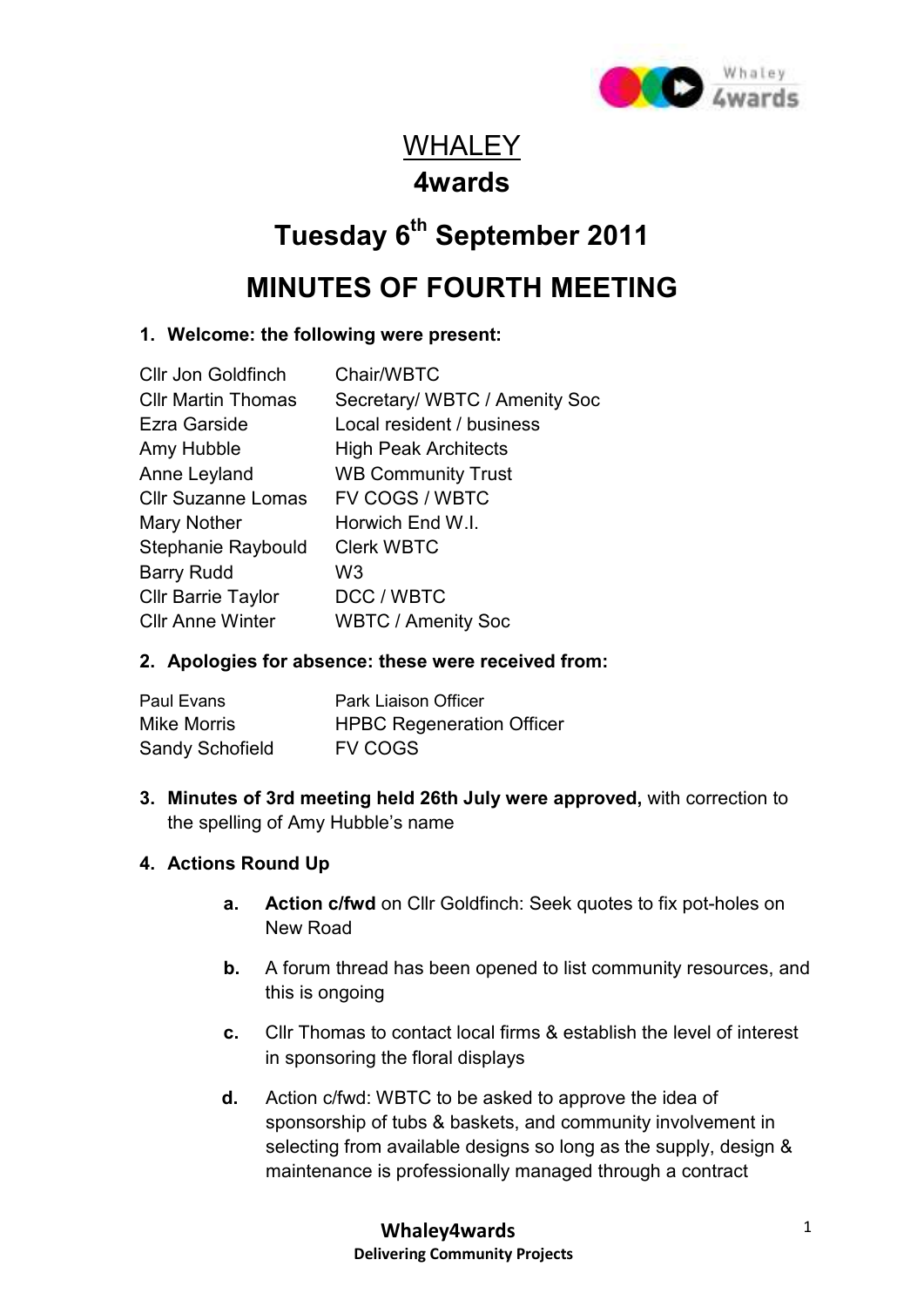

chosen by competitive tender, and that any cost savings are used to supplement the regeneration budget granted to Whaley4Wards.

- **e.** Action to be c/fwd: Cllr Thomas to circulate draft constitution
- **f.** Ezra Garside has made a redesign of the banner for whaleybridge.com. He will arrange for a second to be made for use at W3. He will add "Delivering Community Projects", and he will circulate the logo and qualifying statement. The meeting recorded its thanks to Ezra for his work on this.
- **5. Correspondence**: A paper by Amy Hubble has been submitted as was discussed (see 8 below).
- **6. Litter Picks:** these were highly successful in both Whaley Bridge and Furness Vale, with a good turn out of adults and children and participants reported a good feel to the events. The allotments were also cleared of accumulated debris.

Cllr Taylor & Barry Rudd reported that a considerable amount of rubbish had been cleared from the property of the White Hart and White Horse pubs (photos before and after taken at the latter). On this occasion it was decided against alerting the landlords to this.

With regard to uncleared dead poisoned weeds along the ginnel in Furness Vale, concern was expressed about possible inappropriate use of sprays – **Action:** Cllr Lomas will make enquiries of Les Latham (HPBC) to establish which body has done the spraying and see if the dead material can be removed.

It was agreed to request the  $TSW/2^{nd}$  Bridge project group to have the galvanised railings by the canal basin attended to.

The recycling point by Goyt Medical Practice was reported as very messy.

#### **7. Ideas please for Painting & Decorating**

Ideas so far suggested for projects to be undertaken jointly with Stockport College are:

- i). Painting & Decorating the Cricket Pavilion,
- ii). Some work is required on the Mechanics Institute, and
- iii) Street Furniture.

Action: Further suggestions with a picture please, to Cllr Goldfinch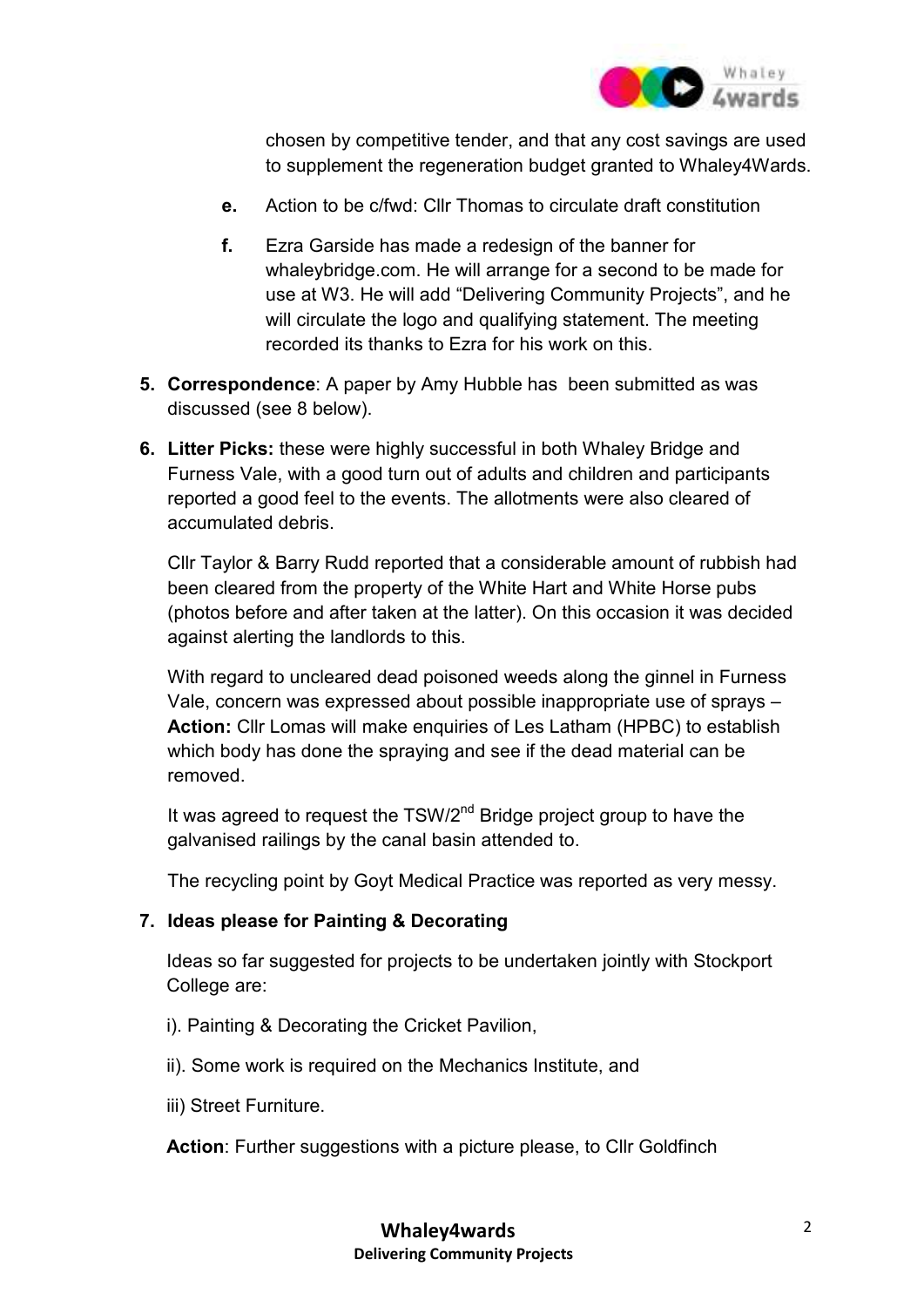

#### **8. Next Steps**

i). Amy Hubble made a presentation on sources of grants, and the Awards For All programme was highlighted – typically £8k per community group

ii). Amy also put forward some ideas to boost tourism in Whaley Bridge and the following ideas were discussed:

- **a.** A worm-charming event (http://www.wormcharming.com/index.html)
- **b.** Autumn walk or bat walk jointly with the Wildlife Trust
- **c.** A lantern walk in Memorial Park
- **d.** A sculpture trail using stumps and trunks of felled trees (Cllr Thomas has since written to the Park Ranger). Grants may be available from the Arts Council for these. Some thought needs to be given to finding a sculptor.
- **e.** Barry Rudd made the suggestion that the park could really do with a kiosk from which refreshments could be sold. Members commented favourably on this and suggested it could be hired out to voluntary groups to raise funds. **Action:** Meanwhile, Cllr Goldfinch to establish if an ice cream van can visit on Sundays, by speaking to Christine.
- **f.** The feasibility of creating a walk around Toddbrook Reservoir was revisited. **Action:** Stephanie Raybould to identify from past studies which piece of land became the block to this. It was also pointed out that the far side of the valley was very steep at the far end of the reservoir.
- **g.** The poor state of the former steps at the end of the existing footpath was mentioned as a possible restoration project. These mark the county boundary. **Action:** It was agreed to add these to the project list.
- **h.** The idea of a best kept garden competition was discussed, with a celebrity judge. **Action:** Mary Nother and Cllr Thomas will follow this up with the Show Committee and Gardens & Allotment Society. *Cllr Lomas and Ezra Garside will investigate getting sponsorship.* Cllr Winter will speak to the Well-Dressing Committee also about this idea, as a way of boosting support to the event.